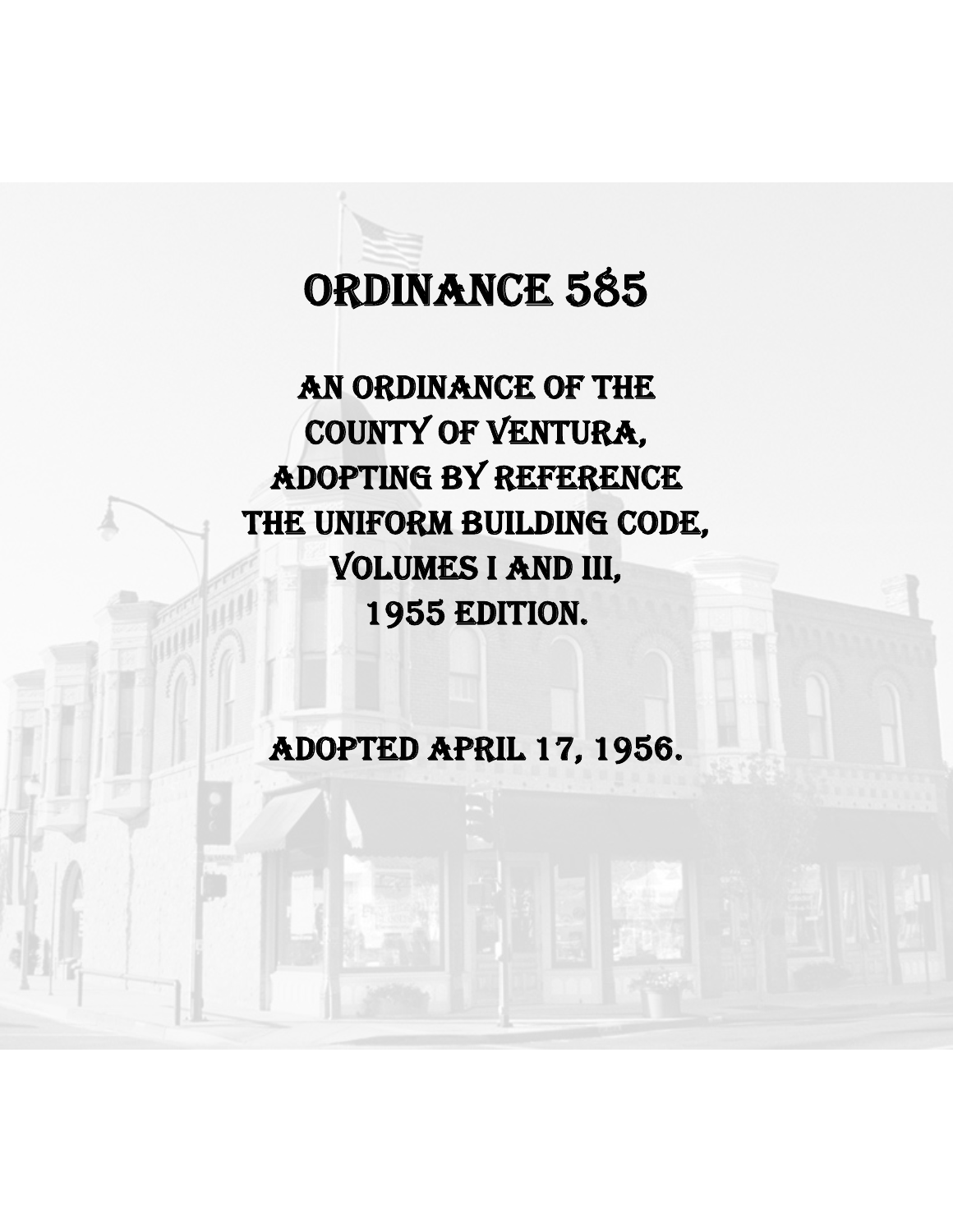# BOARD OF SUPERVISORS, COUNTY OF VENTURA, STATE OF CALIFORNIA

TUESDAY, APRIL 17, 1956, AT 9:00 O'CLOCK A. M. PRESENT: SUPERVISORS L. A. PRICE, CHAIRMAN, PRESIDING<br>A. C. AX, JOSEPH N. APPLETON, C. H. ANDREWS AND EDWIN L. CARTY<br>L. E. HALLOWELL, CLERK; BY SHIRLEY WEEKS, DEPUTY

### ORD. 585

## ADOPTING ORDINANCE NO. 585. ADOPTION OF 1955 UNIFORM BUILDING CODE; DIRECTING PUBLICATION

An ordinance adopting the 1955 Uniform Building Code is read and presented to the Board at this time, and upon motion of Supervisor Andrews, seconded by Supervisor Ax, and duly carried, it is ordered that the same be passed and adopted as an ordinance of the County of Ventura, to be known as "Ordinance No. 585". Upon the roll being called, the members of the Board voted as follows:

Supervisors Ax, Appleton, Andrews, Carty and Price. Aves:

Noes: None.

Absent: None.

All members of the Board voting for the passage and adoption of said ordinance, it is hereby declared and ordered that said ordinance is hereby passed and adopted as an ordinance of the County of Ventura, to be known as Ordinance No. 585.

It is further ordered that said ordinance shall take effect and be in force at the expiration of thirty (30) days hereof, and before the expiration of fifteen (15) days the same shall be published, with the names of the members of the Board of Supervisors voting for and against the same, at least once in The Ojai, a newspaper of general circulation printed and published in the County of Ventura, State of California.

STATE OF CALIFORNIA) ss.<br>COUNTY OF VENTURA) ss.

I, L. E. HALLOWELL, County<br>Clerk and ex-officio Clerk of the Board of Supervisors

Deputy.

of the County of Ventura, State of California, here-<br>by certify the above and foregoing to be a true and correct copy of an excerpt from the minutes of said Board for the meeting of the date first above indicated. In witness whereof, I have hereunto set my hand and caused the seal of said Board to be affixed this 17th day of  $19 \underline{56}$ . <u>Ant i $\ell$ </u>

L. E. HALLOWELL, Clerk; By

| <b>RECEIVED COPIES</b> |
|------------------------|
| Pub. Wks.              |
| <b>Bldg. Inspector</b> |
| File(2)                |
|                        |
| Item 20A.              |
| 4/17/56                |

4 ہے۔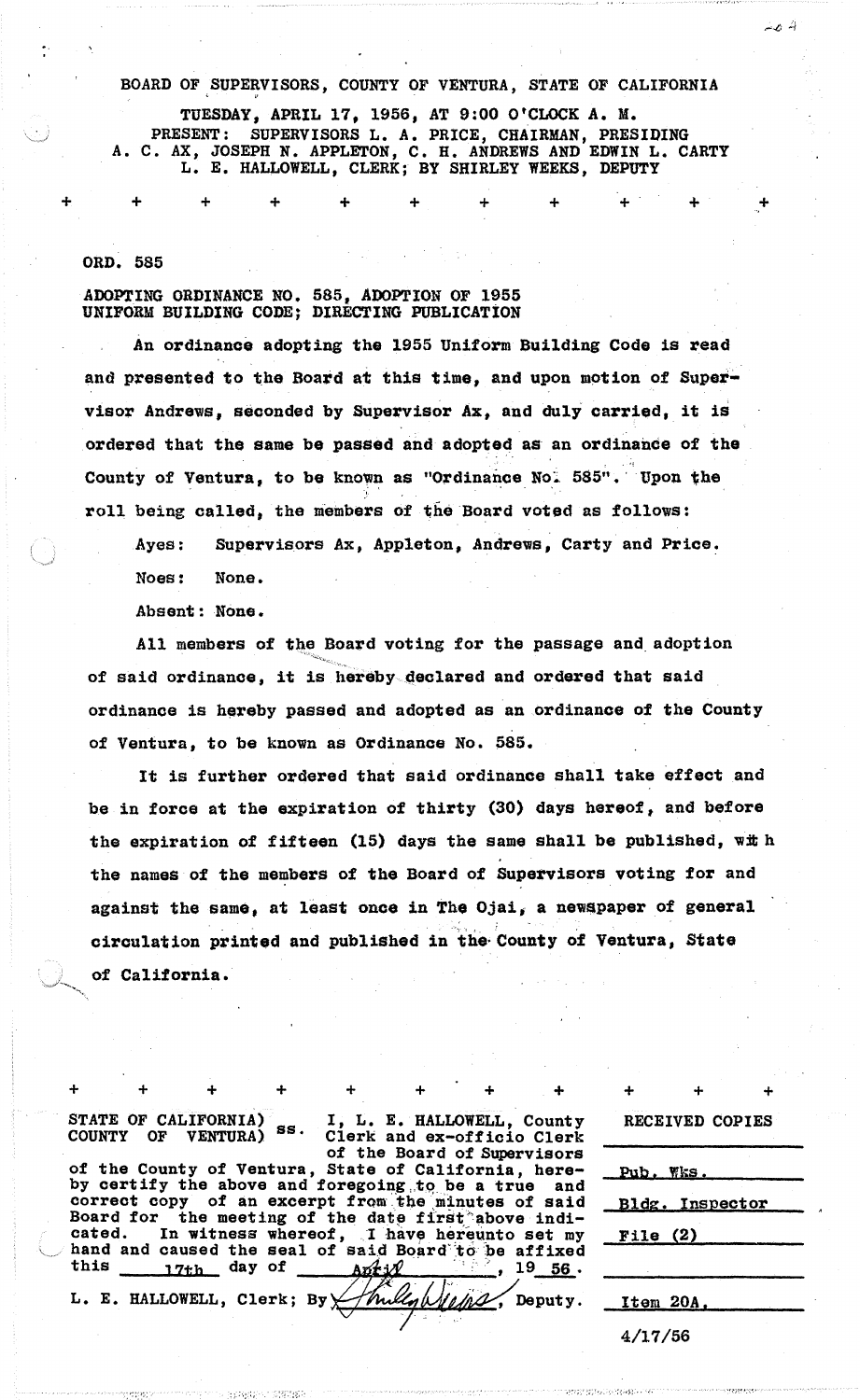# AN ORDINANCE TO INCORPORATE BY REFERENCE THE 1955 EDITION OF THE UNIFORM BUILDING CODE, VOLUMES I AND III.

'*נטן* יש המשפח שפרים

The Board of Supervisors of the County of Ventura do ordain as

follows:

### SECTION 1.

Section 3111 of the Ventura County Ordinance Code is amended to

read as follows:

Sec. 3111 - Uniform Building Code. The "Uniform Building Code", Volumes I and III, 1955 Edition, published by the Pacific Coast Building Officials Conference, three copies of which are on file in the office of the Clerk of the County of Ventura, is hereby adopted as the Building Code for the unincorporated area of the County and is incorporated herein by reference as though set forth in full; provided, however, that the Uniform Building Code hereby adopted by reference is subject to the amendments and additions in this chapter contained.

Sec. 3111.1 - Definitions. Whenever any of the names or terms set forth in the following subsections are used in the Uniform Building Code, each such name or term shall be deemed and construed as defined in the following. subsections:

Sec. 3111.11 - Whenever the term "City" is used sec. 3111.11 - whenever the term "Clty" is used<br>in the Uniform Building Code, it shall mean the County of Ventura or the unincorporated territory of the County of Ventura.

Sec. 3111.12 - Whenever the term "City Council" bec. bill. 2 - whenever the term "Clty Council"<br>is used in the Uniform Building Code, it shall mean the Board of Supervisors of the County of ·Ventura.

Sec. 3111.13 - Whenever the term "Building Official"<br>is used in the Uniform Building Code, it shall mean. the Building Inspector of the County of Ventura.

# SECTION 2.

**B** 

Section 3161 of the Ventura County Ordinance Code is amended to

read as follows:

Sec. 3161 - Penalties. It is a misdemeanor for any person, firm or corporation to violate any of the provisions of the Uniform Building Code as adopted by this chapter. Any person, firm or corporation convicted of a violation of any of the provisions of the Uniform Building Code shall be punishable by a fine of not more than \$500, or by imprisonment for not more than 6 months, or by both such fine and imprisonment.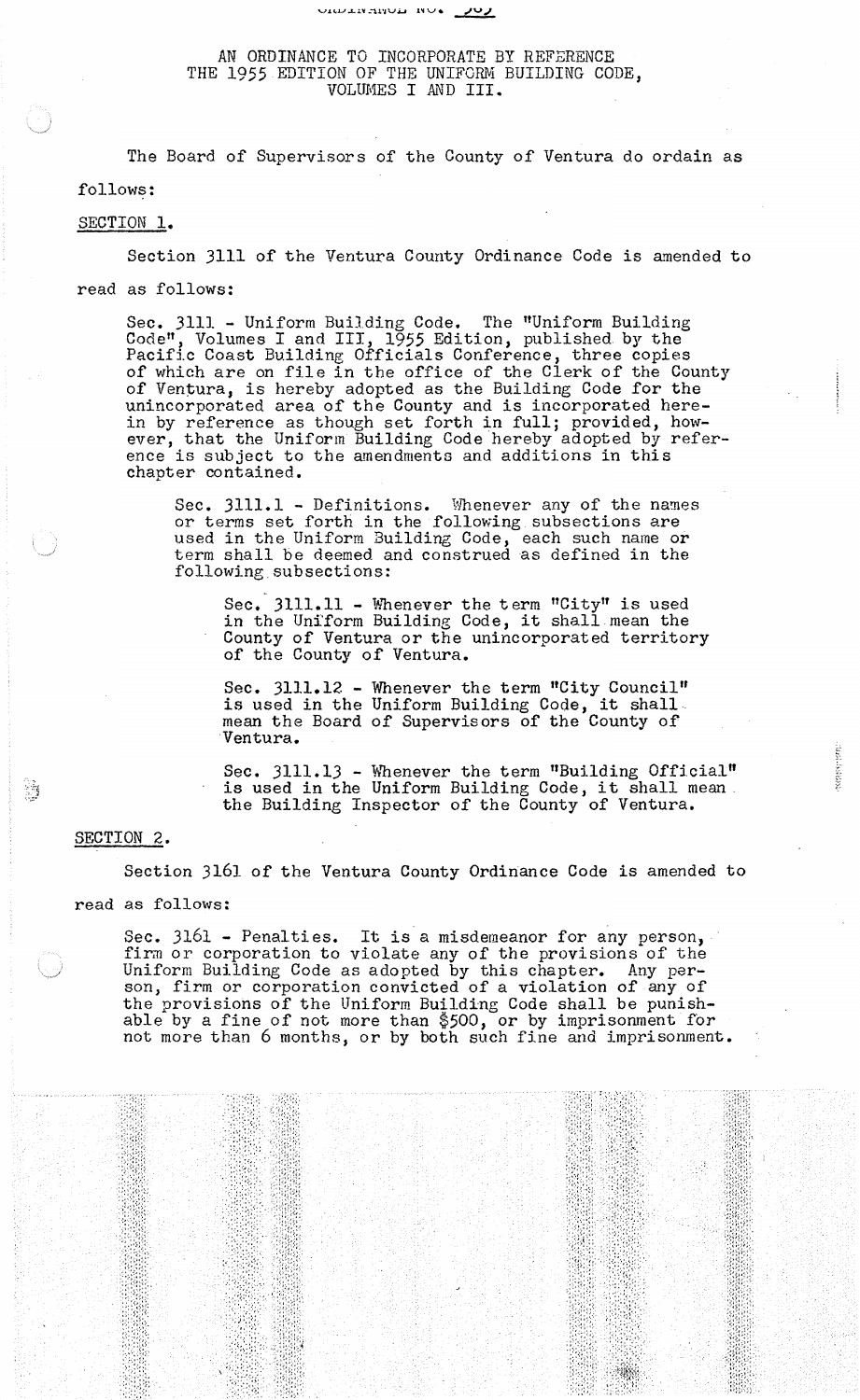STATE OF CALIFORNIA) ss. County of Ventura

I, L. E. HALLOWELL, County Clerk and the ex-officio Clerk of the Board of Supervisors of the County of Ventura, State of California, do hereby certify that the foregoing is a full, true and correct copy of Ordinance No. **585 ,** passed and adopted by said Board of Supervisors on the 17th day of April 19 **56** , and that upon the passage of said ordinance the votes were as follows:

AYES: NOES: **Supervisors Ax, Appleton, Andrews, Carty and Price. Hone.**

ABSENT: **Hone.**

IN WITNESS WHEREOF, I have hereunto set my hand and affixed the seal of the Board of Supervisors of the County of Ventura, State of California, this  $20th$  day of  $Anri1$ ,  $19.56$ .

By'

L. E. HALLOWELL, County Clerk and ex-officio Clerk of the Board of Supervisors of the County of Ventura, Stete of California

Mull

Shirler Weeks

1 Weens peputy.

**(Seal)**